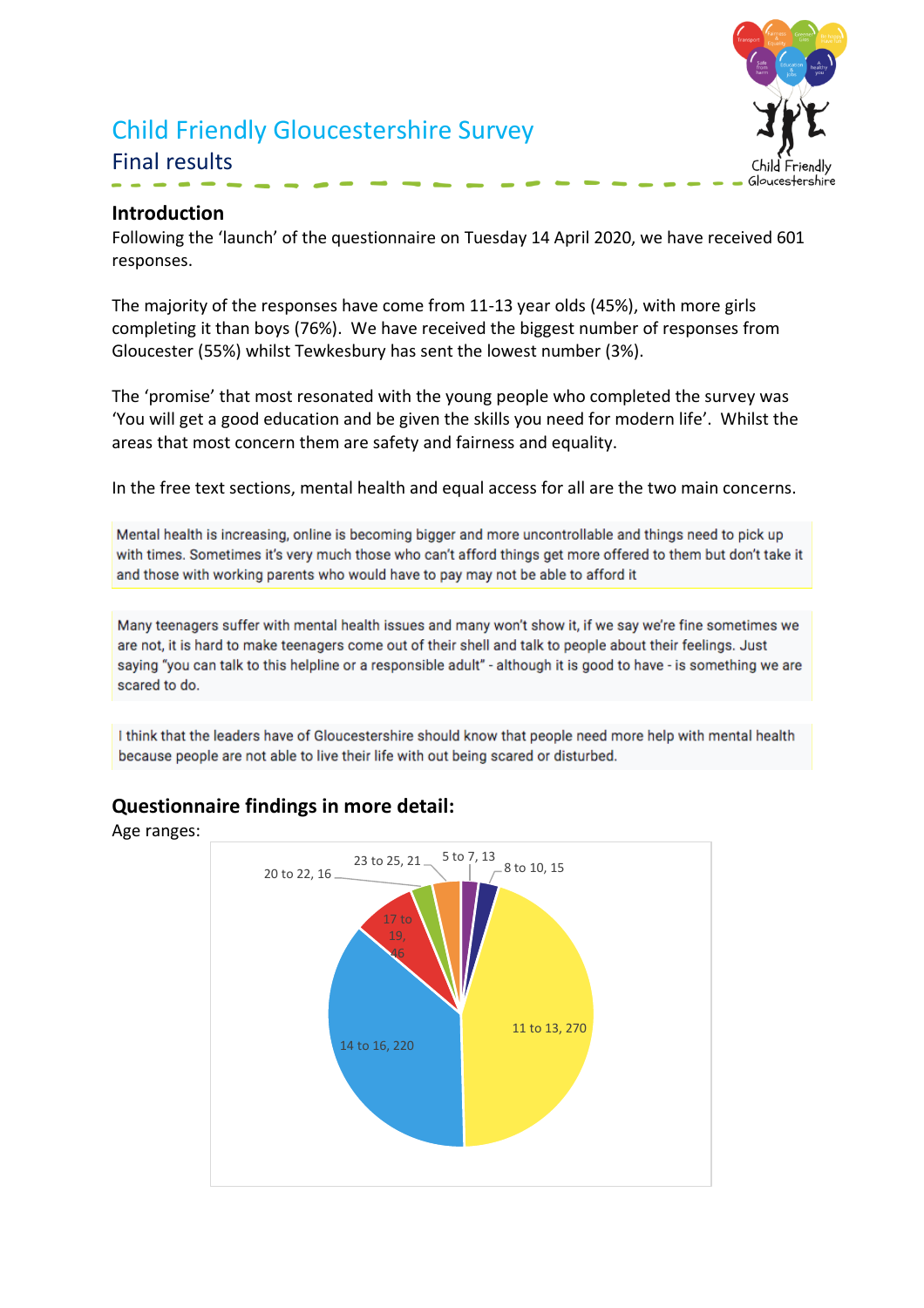

# Where they live:

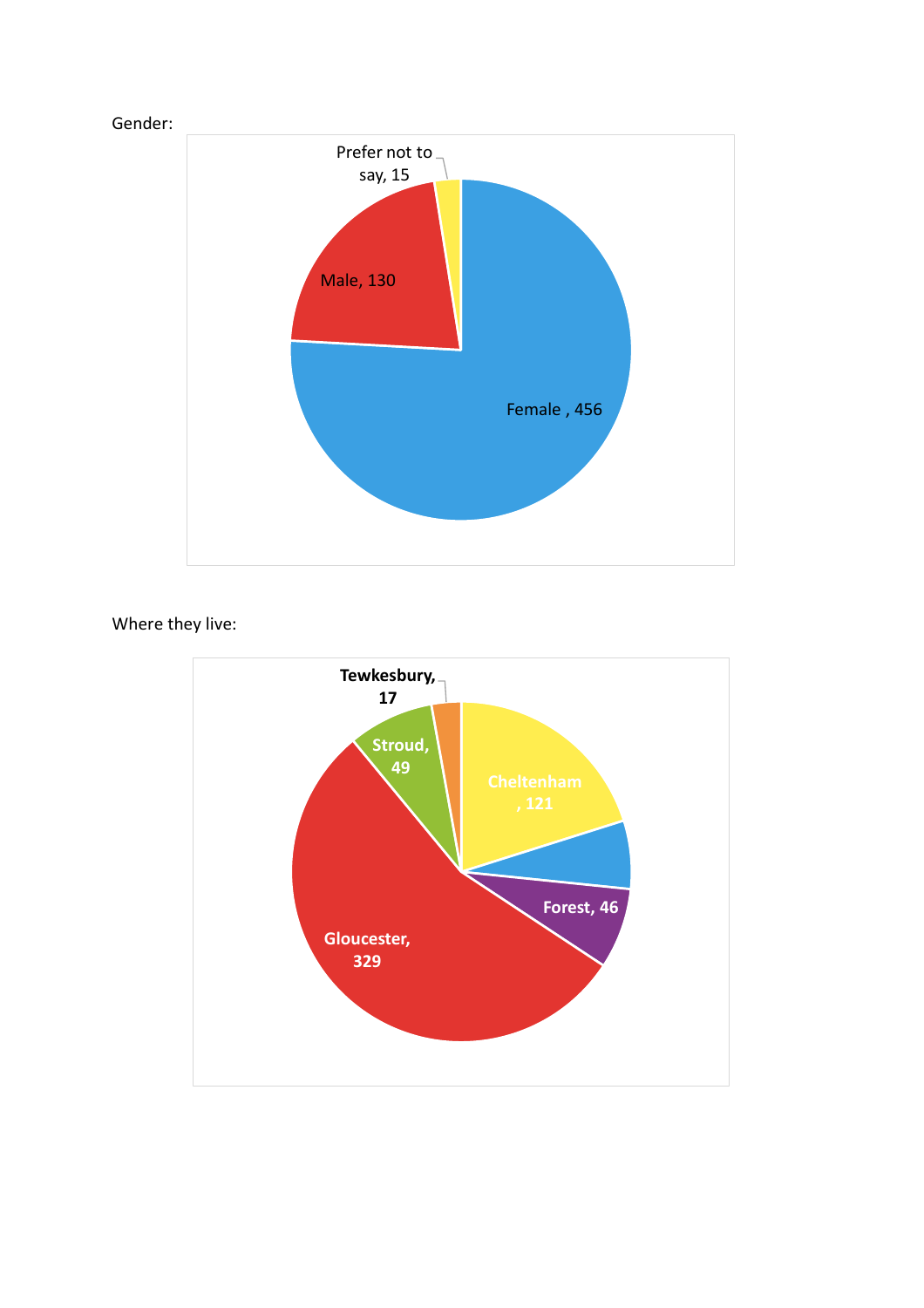

#### We asked people to tick the 'promises' they most agreed with:



#### Then we asked what area is the most important to focus on: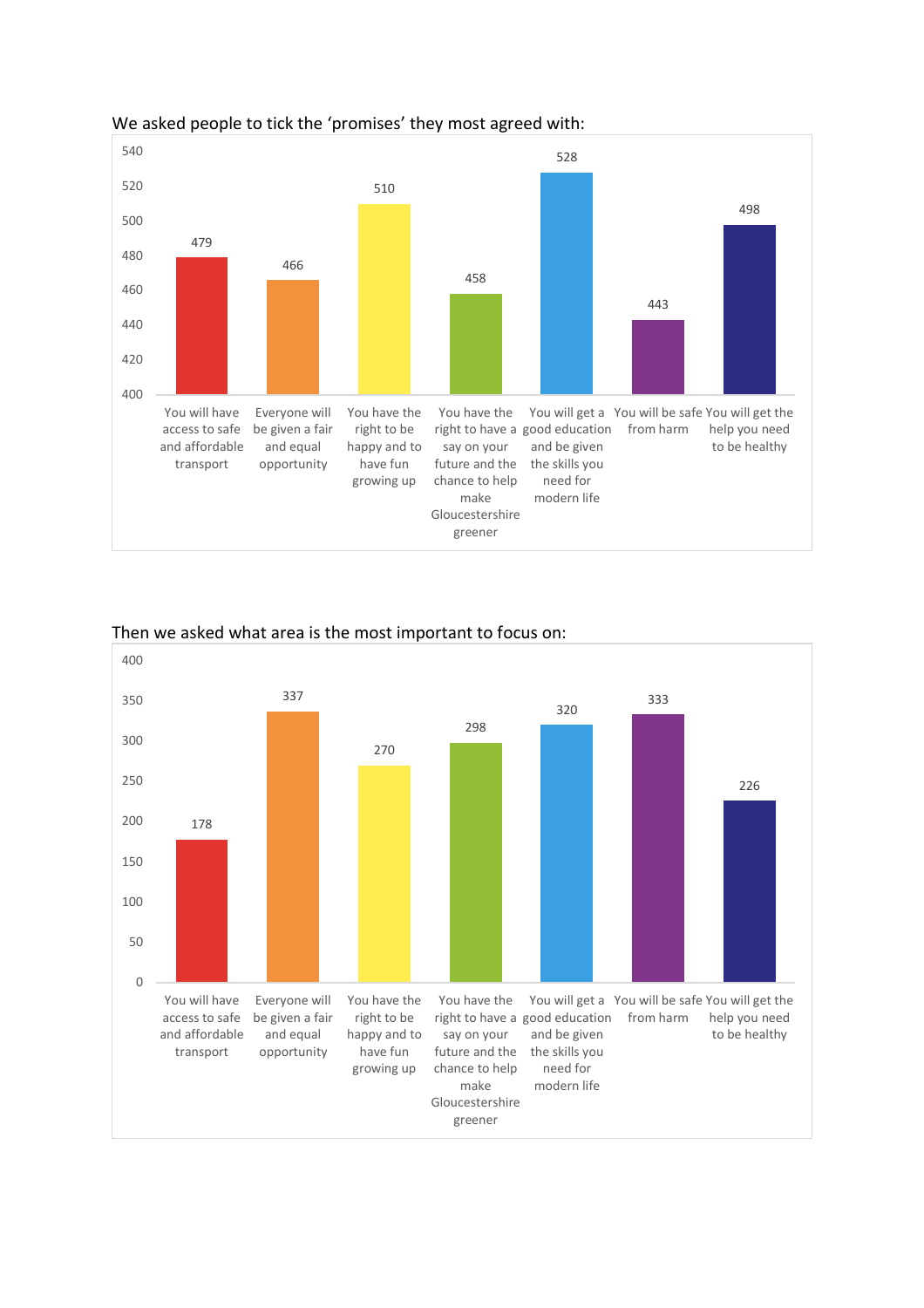

We asked if they knew where to get support if they were struggling with their mental health:

We asked what would stop them getting help:

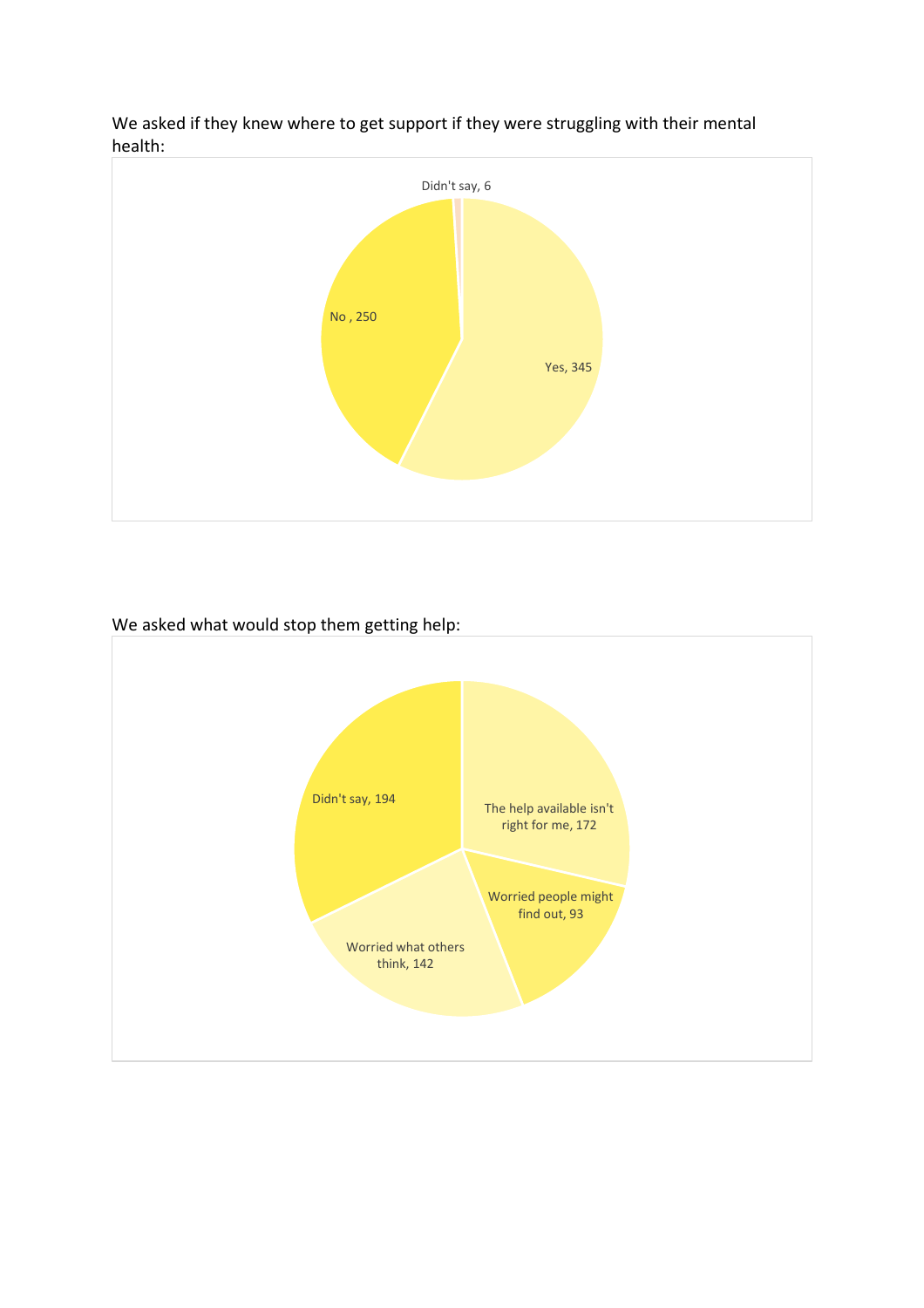# **A focus on: Transport**

*"I can't afford it an my parents don't drive so I walk a lot of places but things for my age tend to start later I'm unable to go because of walking home late."*



We asked what we could do to improve transport for young people.

We asked if they had any other suggestions:

- Because we are so out in the countryside, maybe some rent car stations?
- Mini buses for all schools
- A sectioned space on busses for kids to sit without the worry of being near adults they don't know if kids are travelling on their own.
- Kinda like a metro thing
- More help and information for young people when wanting to use public transport
- Community mini buses to take children to clubs and activities
- 16-18 yr olds should come under a child ticket or a slightly cheaper young adult ticket on buses and trains. They're being kept in education but expected to pay the same as a 30 yr old with a career.
- More bus stops (So elderly people do not need to travel far). And the bus stops should be cared for more and renovated slightly as there are cigarette holes in them bus time tables are old in some places.
- Buses in Gloucestershire are no where near reliable enough and the costs are quite high. Bus services are constantly being reduced and this puts people off using public transport. There is no option for student discounts like with cities like Bristol which is quite poor. I am keen to pass my driving test asap so I don't have to use public transport anymore. Connectivity across Gloucester and Cheltenham is really bad and takes way too long on a bus to get there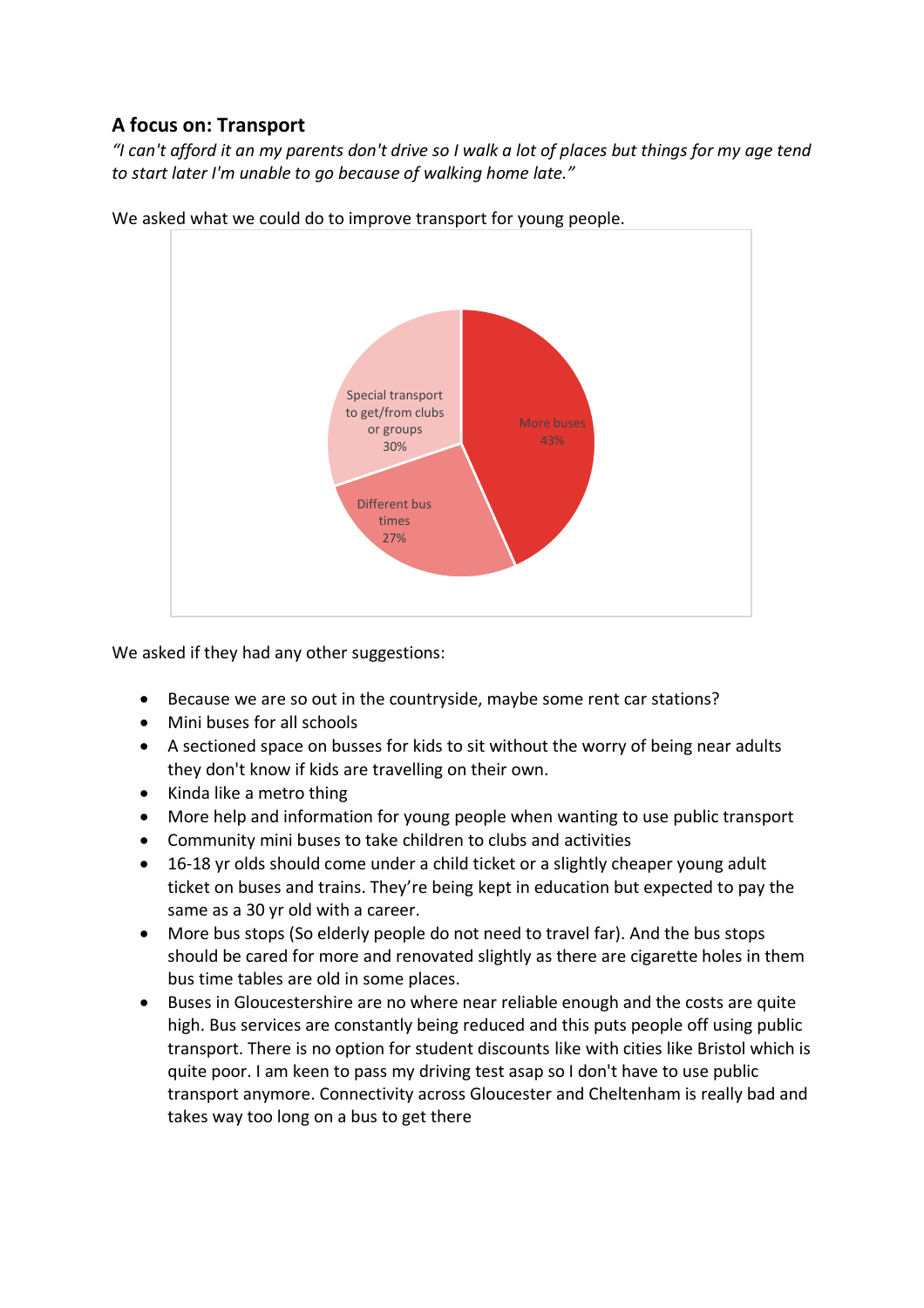# **A focus on: Fairness and Equality**

*"People assume young people aren't well informed on important issues and sometimes think they are trying to cause trouble"*





About half of the respondents said they had been unfairly judged by adults. These are some of the details they gave us.

- Judged by the place I live but I am hard working and want to learn
- I've been told I'm never going to be smarter than them (an adult), told that they know more about something because they are older even if they don't, forced to listen to people who are wrong about things because I'm not allowed to speak up because I'm 'only a child'
- Being told I'm too young to know I'm gay
- Teenagers are told to act like adults but are treated like children. It's paradoxical and seems unfair. For some things, it is a personal issue for inside the home based on parenting tactics. However, other times, it feels insulting and is frustrating and stressful. In example, at school, we are expected to act as adults, learn, revise, do homework, do clubs, be physically fit, get to lessons on time, have what we need, be under constant examination. And yet we can't be trusted to wear our own clothes?
- Adults aren't open to young ideas and problems so they dismiss them and tell us we are on our phones when they created most of our problems like climate change.
- I have often had the experience of being told that I am a vulnerable child then being asked to decide my future as an adult. I have had the direct experience of being in a meeting about my education when I was 14 years old: I asked to be on the email list for the meetings (when they would happen and subject matter) as my parent was currently unable to inform me of them due to addiction issues. The people in the meeting laughed and said I didn't need to be as it wasnt my responsibility and my parent would tell me.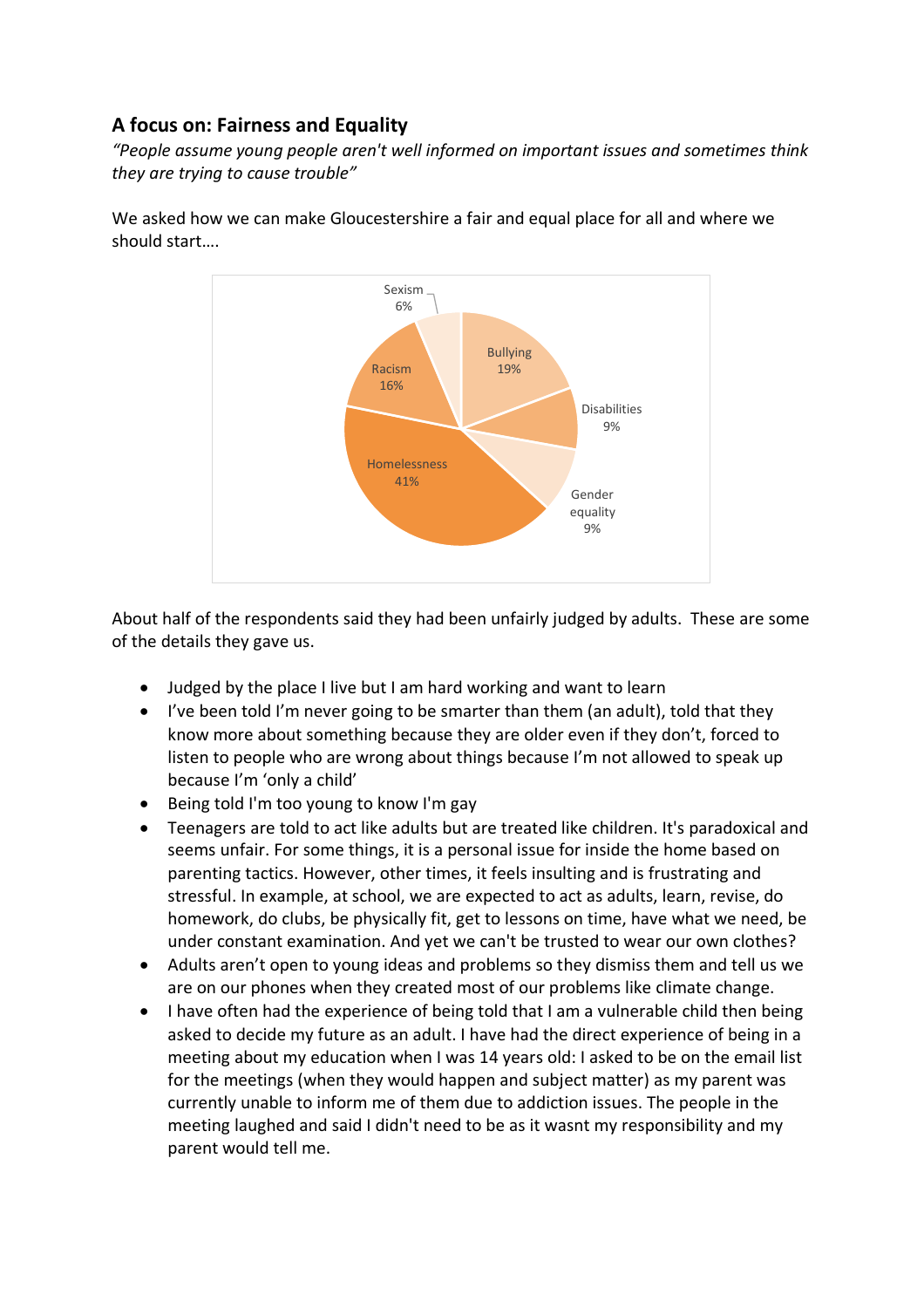## **A focus on: Happiness**

*"A space is enjoyable when it's a safe environment and your around people that you like."*

The county hosts some big events, we asked how young people could be more involved with these.

- A youth council/voice to hold events for them. Having a specific events venue for the county.
- we could help arrange them
- tell them about them, make them interesting to the age groups, get guides or scouts involved, spread them on social media, make them more financially accessible, maybe a committee
- there could be activities in which younger children could be involved in rather than activities just suitable for older teens and adults
- Young people could be selected to volunteer or steward, and even admin
- Get more transport available for those not in towns or cities.
- Making them more child friendly limits on alcohol and adult themes
- Schools could partner up with the big events so that young people can volunteer to help out
- Have a youth team that meet with everyone else to have an active role in organising and publicising these events. Ensure this opportunity is available for everyone and that the committee is strong. These efforts should be rewarded

Young people have said they want more safe and enjoyable spaces to meet their friends, we asked what makes a space 'safe' and' enjoyable'?

- A safe and enjoyable space is somewhere comfortable you can spend a while without worrying about responsibilities, what others think, druggies doing drugs there at night so when you go in the morning there are needles everywhere, access to drinks and food.
- A place where not everyone can just walk in, they have to see that you aren't a dangerous stranger who could potentially hurt children. An enjoyable place is a place where you aren't constantly worrying about your safety.
- A 'safe' space is somewhere that we can hang out and not worry about older people causing trouble or somewhere where we are open to get hurt by random acts of violence. An 'enjoyable' space is somewhere that there are things for us to do such as skate parks, youth clubs, sports centres, etc.
- A safe place could be good street lighting for example podsmead field has no lighting so it is easy to get attacked or fall in a hole and break something. An enjoyable depends on preference and certain likes for example I like gaming so making a games centre where you and your friends could meet to play video games and other stuff would be cool.
- For secondary schools near each other, there should be a hangout place for the two schools to meet at. It would be safe because it's near your school which you should feel safe at and you know that the school and county leaders have set it up. It would make it enjoyable by having some basic rules that are just straight forward and having no unnecessary rules.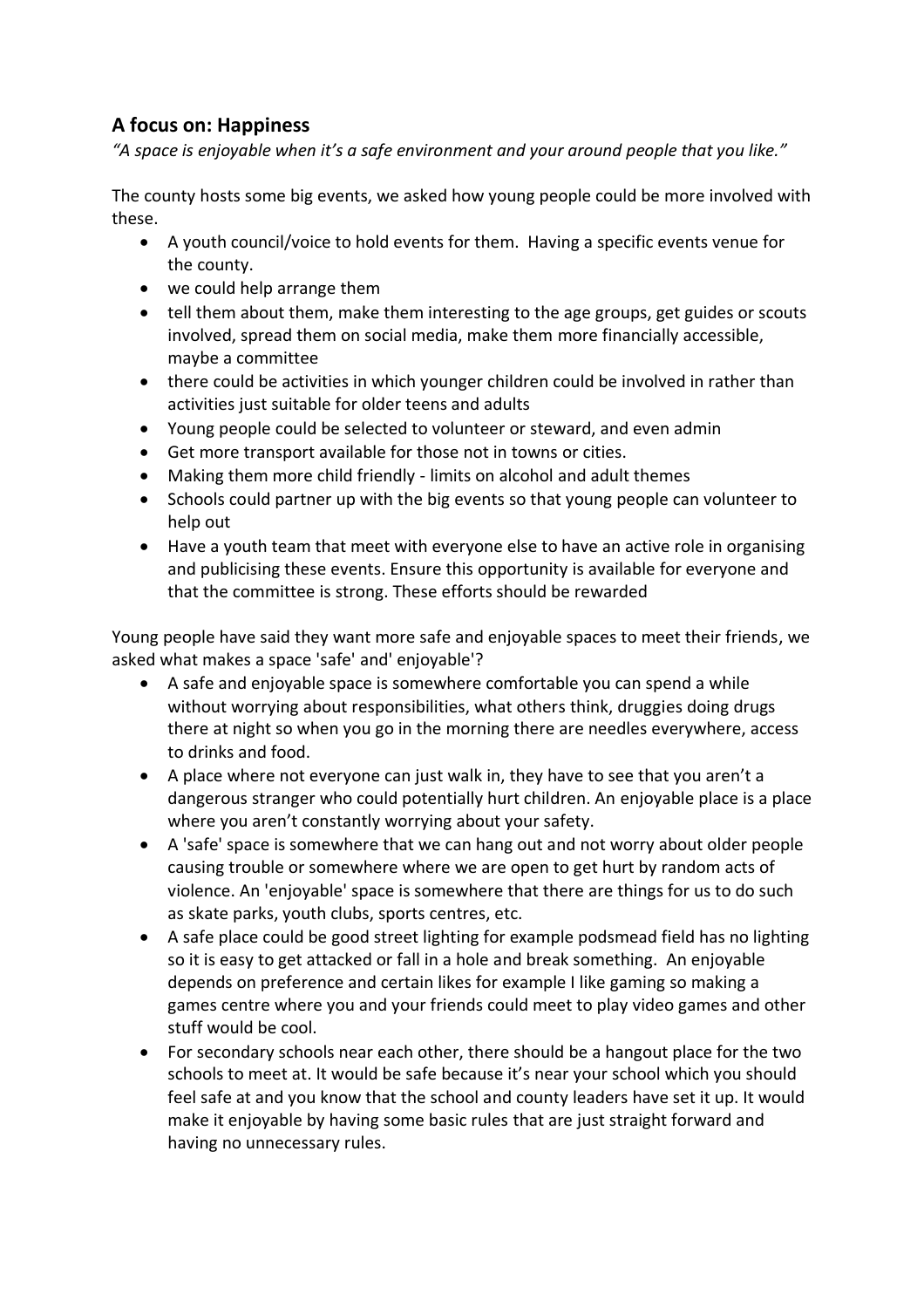## **A focus on: a greener Gloucestershire**

*"There needs to be a larger emphasis on it when educating younger generations so that they will in future understand its importance further."*



We asked where we should start to tackle climate change in Gloucestershire.

We then asked what other suggestions they had:

- My local park Is full of people doing drugs it smells and my youngest sister 5 has almost stood on a needle before kids parks shouldn't be a dangerous place to be, this will also help climate chance if local parks are kept nicer people won't travel to go other places less car use less problems
- Be more involved in the races- I live directly next to the racecourse and after just one day the litter is awful, the parks are trampled, but also the porta loos and event organisers everywhere makes it terrible to live there. Its only value is on the economy.
- By tying it into travel and transport. Making mass transport (i.e. buses and trains) easier to access and more affordable, would reduce the amount of carbon emissions coming from everyone feeling their cars are a better alternative. Make buses the most appealing form of transportation for short journeys around the county. Cars should be used to longer less easy to access, individualised journeys mainly.
- Having opportunities to spend time with our community , to do something we all care about like gardening (to be more environmentally friendly) or if its just spending time or getting to know others to make better connections with people around us.
- Have better transport in terms of eco friendly buses, trains, etc. So that people can catch public transport and not contribute to climate change as much as they are right now.
- Maybe introducing recycling at a younger age so children grow up learning about recycling so it becomes part of every day life.
- Get people involved in community projects and dont build an enormous incinerator which no one wants or needs.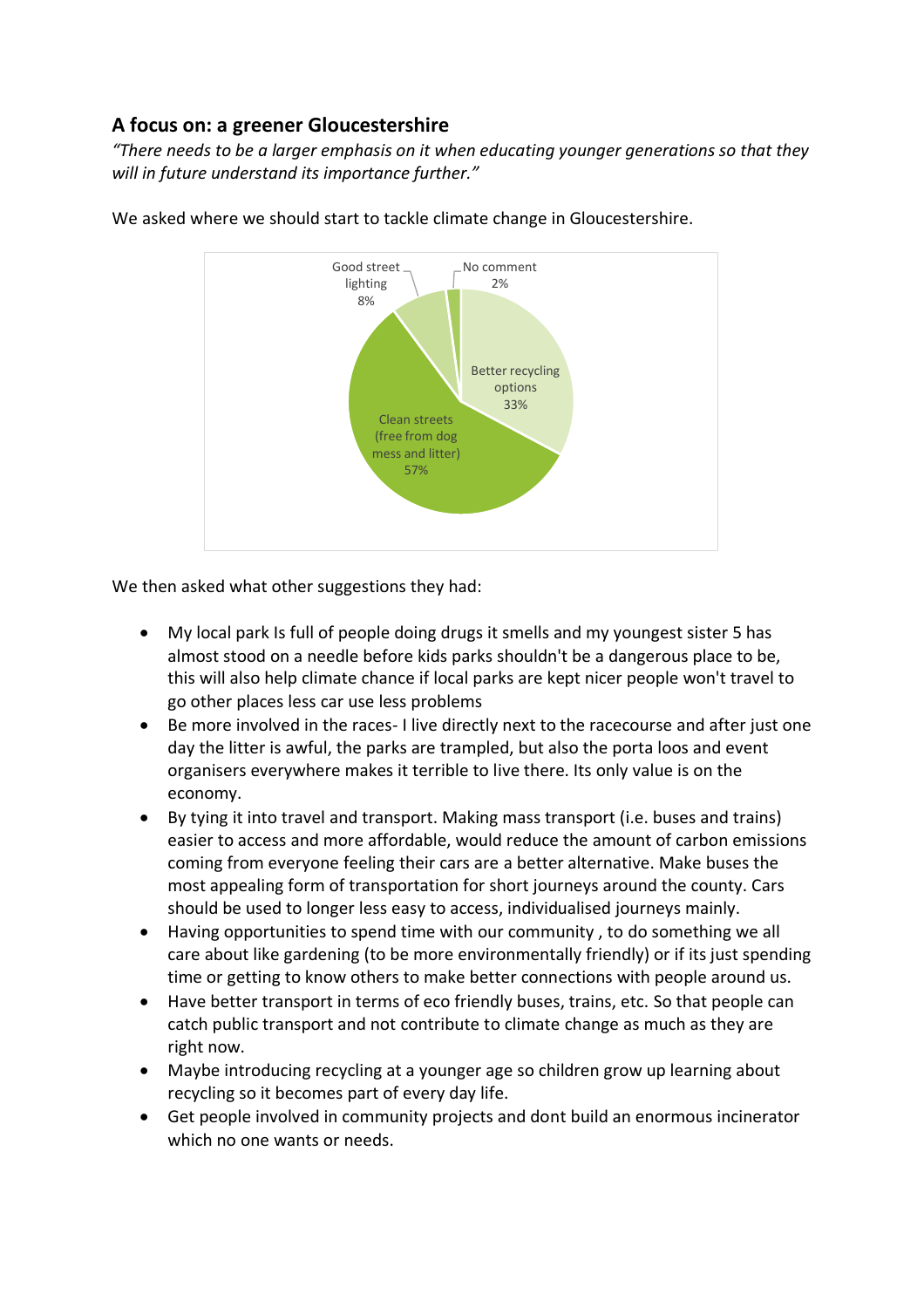#### **A focus on: Education**

*"Offer more flexible opportunities, offer a reasonable wage - just because we're young doesn't always mean we don't have bills or financial responsibilities."*



We asked young people if they were planning on staying in the county after they leave school:

We then asked what more business in Gloucestershire could do to help them succeed:

- Create more training/apprenticeships within the county. There are too many admin & engineering ones and hardly any creative
- Offer more work experience opportunities in the field and even allow young people to visit facilities where this work happens to gain a better understanding of daily tasks and responsibilities.
- Offer more work experience, locally, that doesn't cost £200 as a child in a relatively poor family, I can't afford that. I'd love to learn and be given the opportunity to begin learning and working early to gain experience, but I can't pay for all that, and the £150 it costs for my school uniform (which quite frankly I do find ridiculous)
- Offer days for you to go and do your job for a n hour or two so you can get an insight into what you want to do or have more talk to people who already do that job
- Organise extracurricular activities or clubs to give us more knowledge on different job opportunities to get inspired
- give more volunteering opportunities for experience. not just for the businesses' reputation.
- Career fair
- Have colleagues (late 20s-early 30s) who will mentor or have a 'catch up' with new apprentices and employees under 25. Making 1-2 meetings mandatory means they won't worry what people think and it gives the organisation a chance to explain what to expect etc without sitting them in just another classroom.
- Offer work experience, more appealing apprenticeships schemes, contact schools to offer a day of looking into an important sector. Offering free training days to attract more young people and assist them in one day having a job.
- Offer apprenticeships in a wider range of areas at a better wage. Offer more entry level jobs or jobs with training - we can't get jobs without experience but we can't get experience without jobs.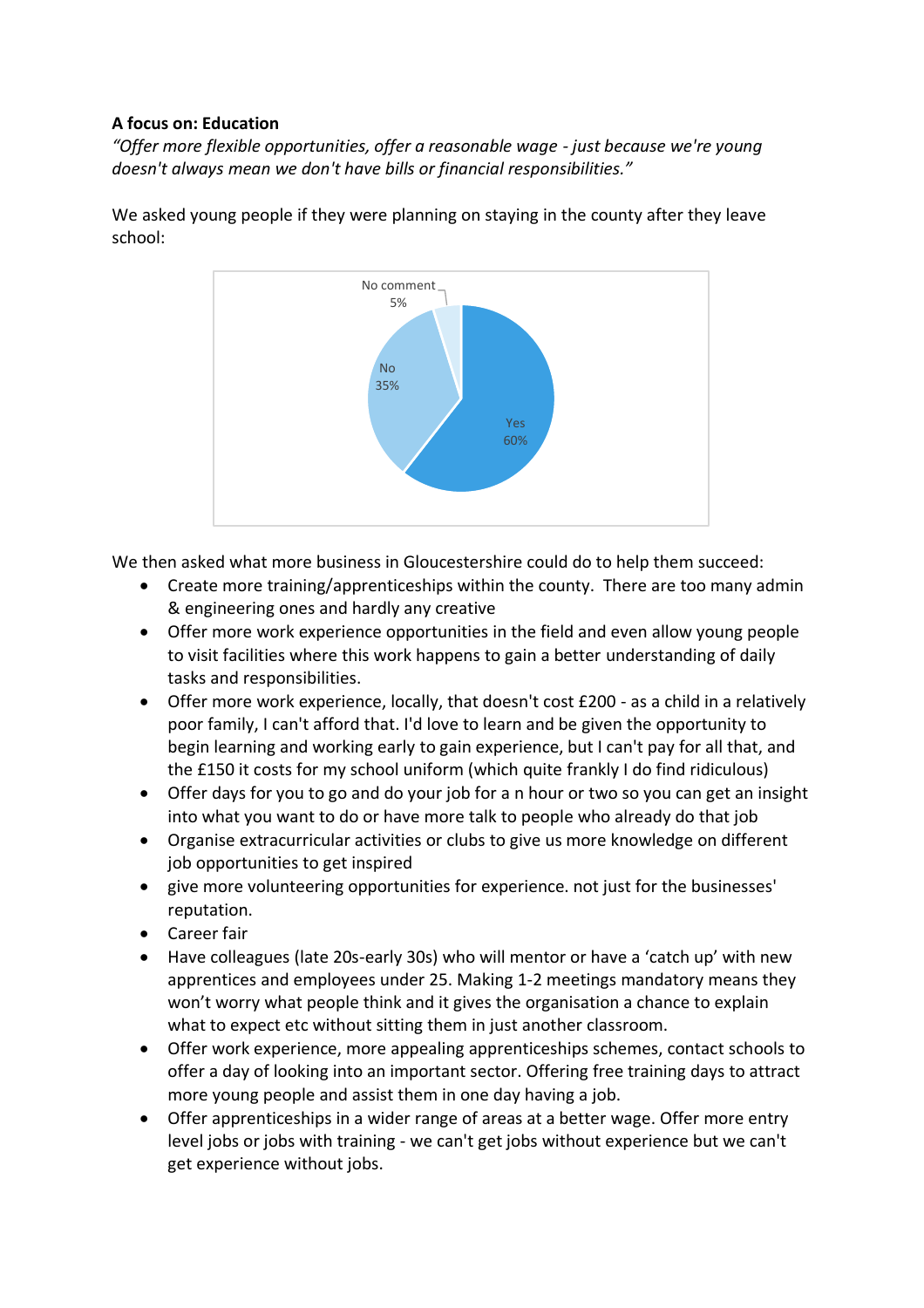#### **A focus on: a safer Gloucestershire**

*"I think all crimes are disheartening but the one that worries me most is kidnapping and rape."*

Based on the recent coverage of County Lines, we asked which of these crimes young people were most worried about:



Other crimes also raised included:

- Abduction/kidnapping
- Abuse
- Burglary
- Murder
- Rape/sexual assault
- Stalkers/predators
- School shootings
- Theft

We then asked what more the police could do to encourage young people to talk to them:

- Be more friendly to younger children
- Police going into Schools, Colleges & University's talking about the issues, usage, dangers, Help and support.
- Have drop in community days or visits to schools
- Offer child friendly numbers for them to ring and for them to say not to be worried if it not that serious
- Have talks in schools more about the risks of drugs/knives etc make it more easier for kids to understand that they can talk to them
- Just talk to people more often about day to day things so that they seem more friendly and more approachable.
- Come into schools more often for talks.
- Having the police come into schools and not just come to talk about internet safety and talk about stuff that kids are genuinely worried about, such as drugs, gangs, sexual harassment etc.
- maybe set up a chatroom onlin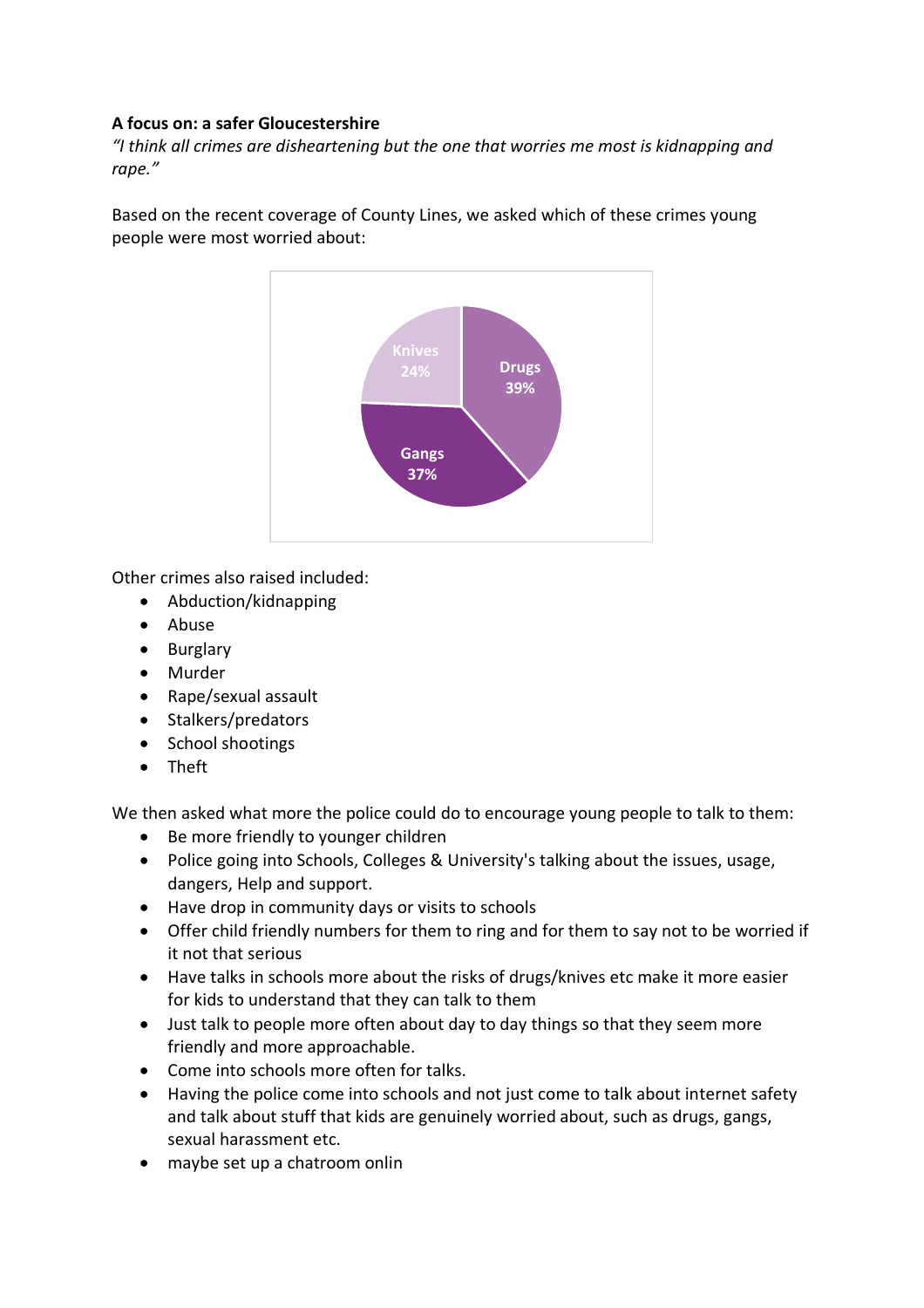# **A focus on: a healthy you**

We asked if it was true that where you lived could sometimes mean you couldn't access sports clubs/organisations/facilities:



Further comments surround mental health include:

- Mental health is increasing, online is becoming bigger and more uncontrollable and things need to pick up with times. Sometimes it's very much those who can't afford things get more offered to them but don't take it and those with working parents who would have to pay may not be able to afford it
- Many teenagers suffer with mental health issues and many won't show it, if we say we're fine sometimes we are not, it is hard to make teenagers come out of their shell and talk to people about their feelings. Just saying "you can talk to this helpline or a responsible adult" - although it is good to have - is something we are scared to do.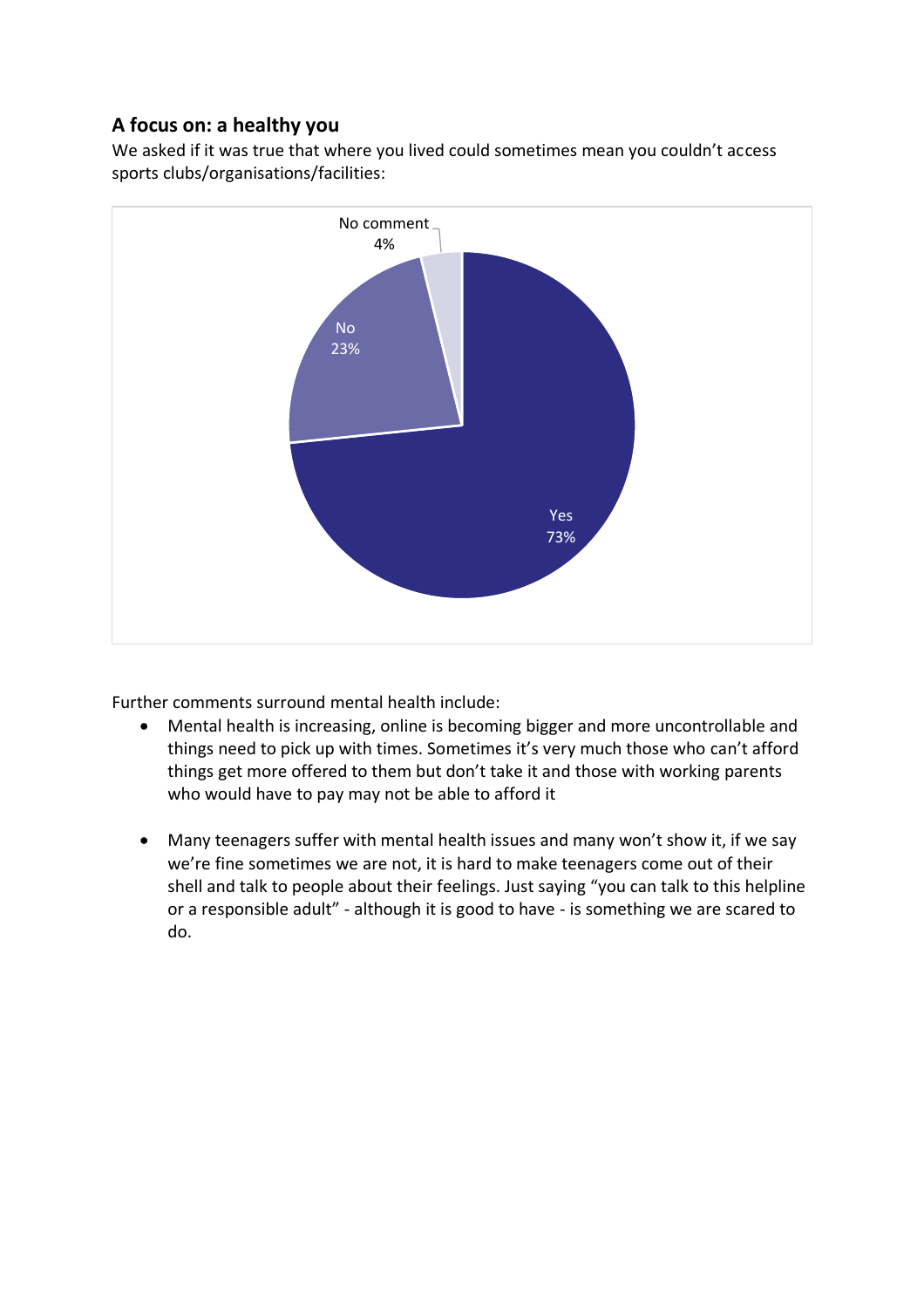#### **What else do you think the leaders of Gloucestershire should know?**

When asked "What else do you think the leaders of Gloucestershire should know?" some of the comments included:

- Teenagers and children in general have no time and need time, you can't find many happy teenagers - basically, try and decrease the amount of pressure and the high expectations in schools... also ban like all the school competition things because my school always gets number 1 and then we brag but I think my school is actually not that good and the only reason it gets number one is because we act in front of the visitors and we get pressured and lose our sanity because of all the stress, exams and expectations. I literally lost my identity, I would rather fail my GCSE'S than lose my health but I've already lost it
- The average teenager cannot do school in the day (which can require us waking up at 6am when in fact hormones in our body make our sleep schedule suited to waking up at 9), followed by homework at home, revision at home, clubs, DofE, work experience, being social, family time, eating, travel time, self care, mental health time, keeping physically fit, all at once! I know at least 20 people in my year in school alone that are cutting themselves, and the ones I've properly sat down and spoken to say they can't do therapy or counselling because they don't have time due to trying to do everything else society puts on us. We will break eventually, like a lot of us already have. We're happy about the quarantine because we finally have time to get to know our own identities and start to figure out who we are and how to properly take care or out mental and physical health. Everyone needs a break sometimes and this is a very welcome one. And one of the worst things is we can't be expected to perform well and do all of this at the same level as an adult would whilst having to be treated like children. It just won't work. Something has to be done. Is it so much to ask that we don't get given homework and instead use that time to revise for the exams that will dictate our futures (they may not actually do that but it certainly does feel like it with the amount of stress piled into them), and then have the rest of the time to enjoy what is reportedly meant to be the 'best time of our lives'? Because trust me if you act my friend who has the word 'pain' carved into her arm with a blade, I don't think she's having a fun time. Apologies for this being so long but do try not to disregard my emotions as simply 'a child wanting to get out of work'. Thank you for taking the time to read this.
- The 11+ system is greatly flawed and I think it should be re examined so that kids can start off with a much fairer chance of succeeding. For kids in areas with very poor education, a grammar school might be their only option if they want to get the job they're after, and these kids naturally might be incredibly smart, but, without the proper help from a parent/guardian they have no chance of succeeding. So many kids are given huge head starts even before secondary school has started, leaving others trailing behind. For a kid who's had very little parental/guardian support, a bad primary education, no tutoring and a hard home life, they'll stand no chance against the kid who's parents want this more than they do, who have given them a year or more tutoring, who were sent to private schools with education often